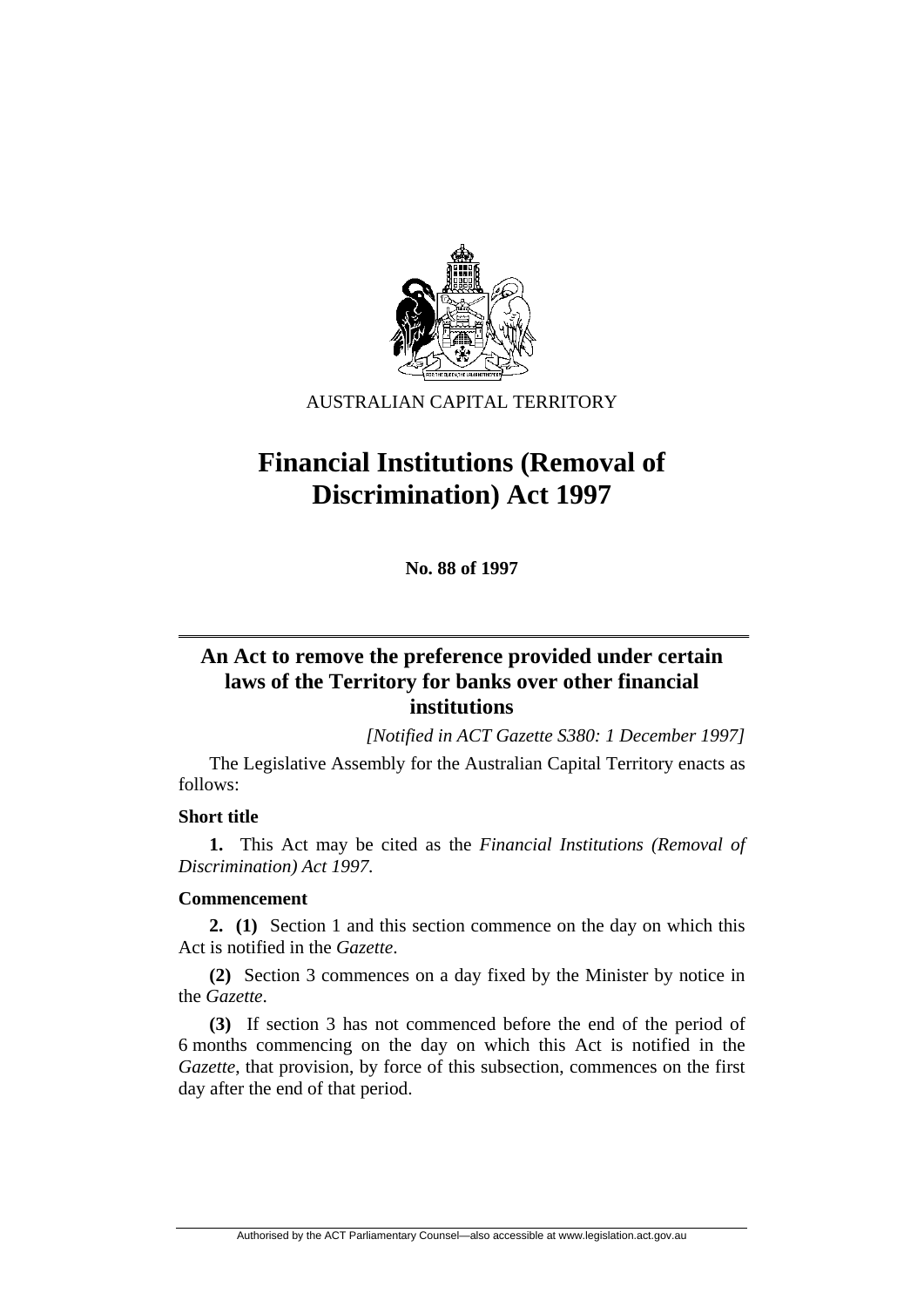## **Amendments of Acts**

**3.** The Acts specified in the Schedule are amended as set out in that Schedule.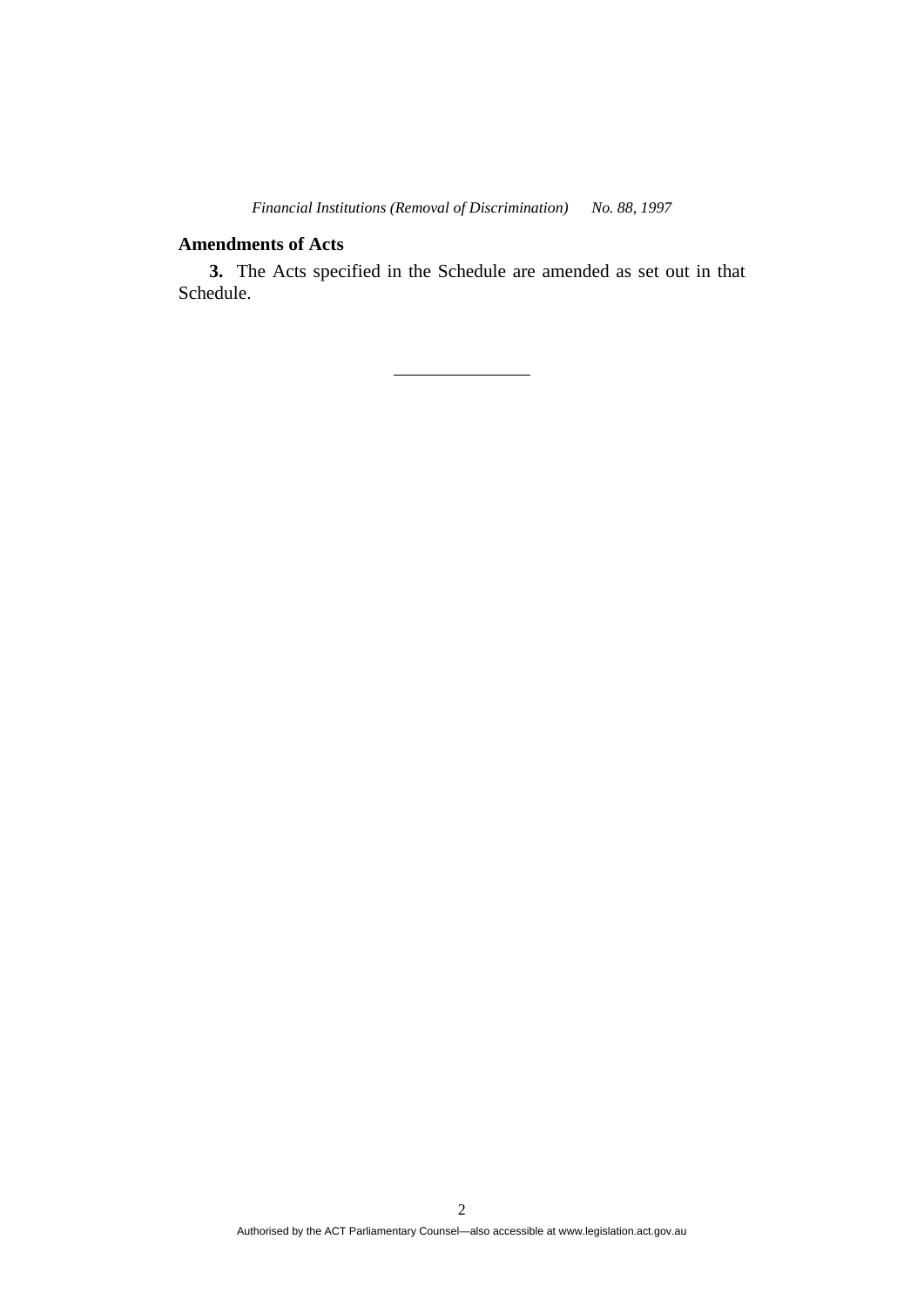## **SCHEDULE** Section 3

#### **AMENDMENTS OF ACTS**

## *Anglican Church of Australia Trust Property Act, 1917* **(NSW) in its application in the Territory**

#### **Section 31—**

After "bank," insert "credit union or building society,".

#### *Associations Incorporation Act 1991*

## **Section 3 (definition of "banking corporation", paragraph (b))—**

After "bank" insert ", credit union or building society".

## *Business Names Act 1963*

## **Paragraph 4 (2) (b)—**

Omit "bank account", substitute "account at a bank, credit union or building society".

#### *Canberra Institute of Technology Act 1987*

#### **Subsection 58 (1)—**

Omit "a bank account", substitute "an account".

#### *Canberra Theatre Trust Act 1965*

#### **Section 3 (definition of "approved bank")—**

Omit "another bank", substitute "a bank, credit union or building society".

## **Subsection 25 (2)—**

Omit "a bank from which moneys are borrowed under the last preceding subsection", substitute "an approved bank from which moneys are borrowed".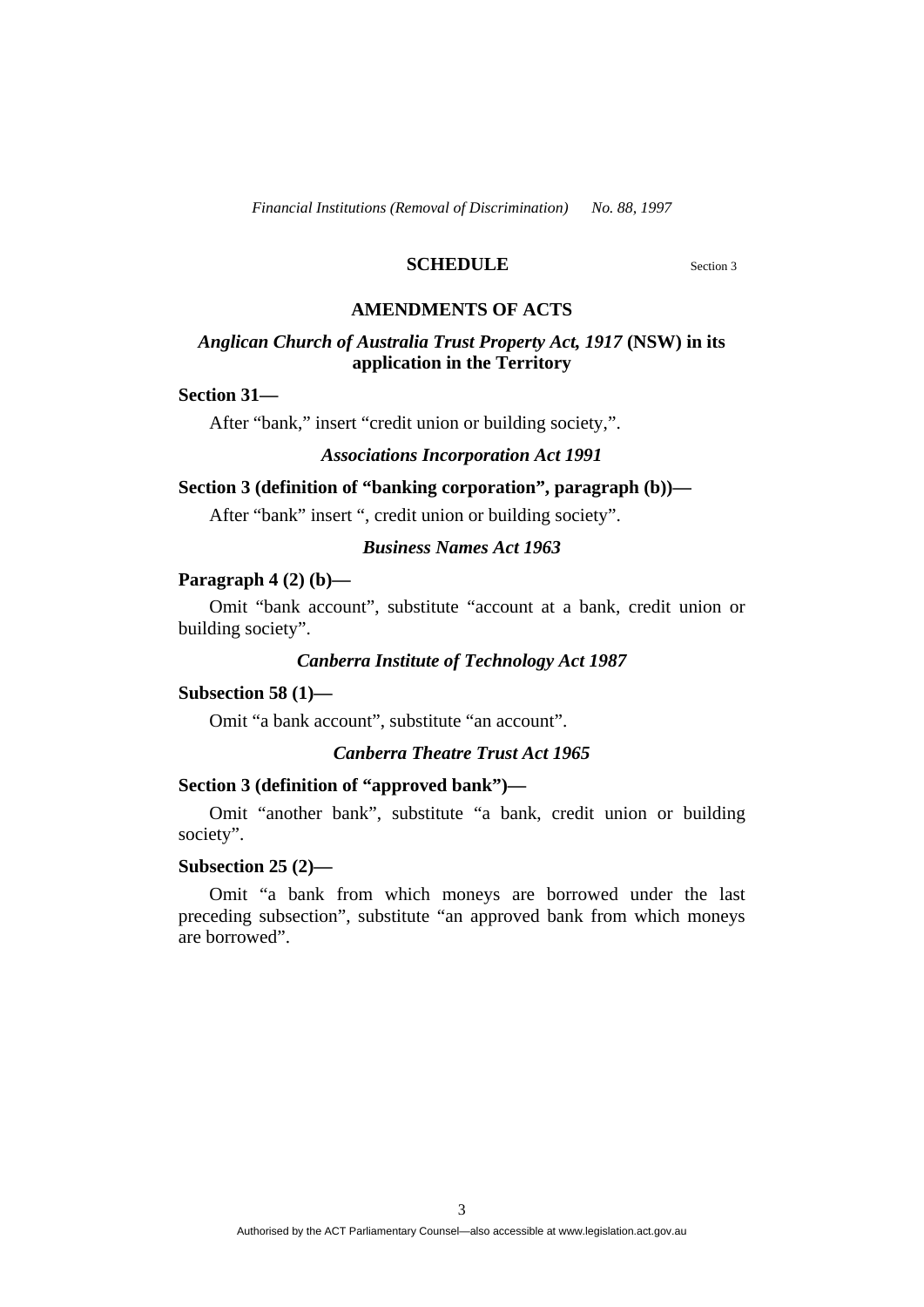#### *Casino Control Act 1988*

#### **Section 119—**

Omit the section, substitute the following section:

#### **Banking accounts**

"119. (1) The casino licensee shall open and maintain separate accounts, as approved by the Minister, at a financial institution or financial institutions in the Territory for use for all banking transactions arising in relation to the operation of the casino or the casino operation agreement.

#### Penalty:

- (a) if the offender is a body corporate—100 penalty units;
- (b) if the offender is a natural person—20 penalty units or imprisonment for 12 months, or both.
- "(2) In this section—

'financial institution' means—

- (a) a bank as defined in section 5 of the *Banking Act 1959* of the Commonwealth; or
- (b) a bank, credit union or building society constituted under a law of a State or Territory.".

#### **Subsections 120 (1) and (2)—**

Omit "bank" (wherever occurring), substitute "financial institution".

#### **Subsection 120 (3)—**

Omit "bank", substitute "financial institution".

#### **Subsection 120 (4)—**

Omit "bank" (wherever occurring), substitute "financial institution".

## *Conveyancing and Law of Property Act 1898* **(NSW) in its application in the Territory**

## **Paragraph 63 (b)—**

After "bank" insert ", credit union or building society".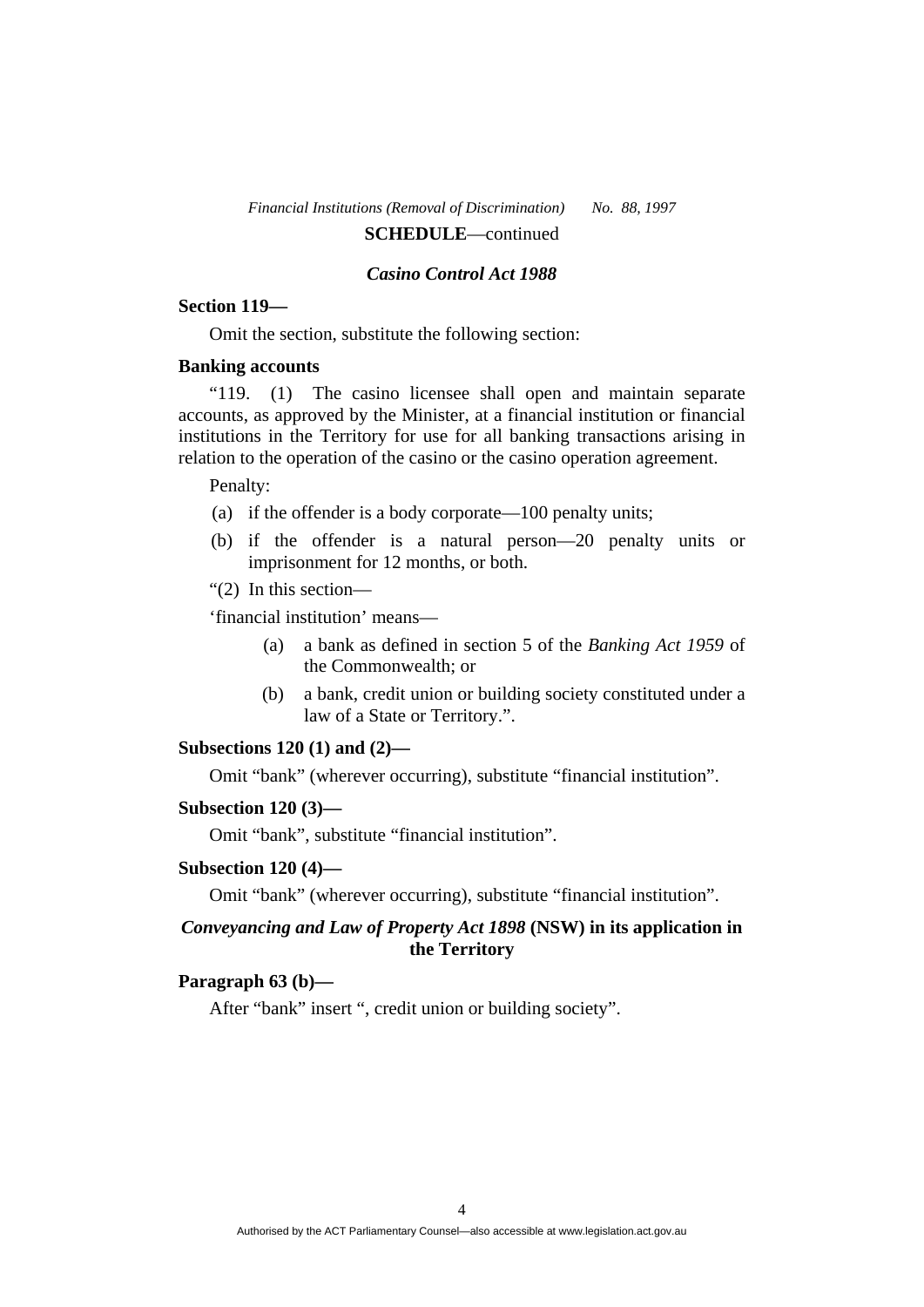## *Education Services for Overseas Students (Registration and Regulation of Providers) Act 1994*

## **Subsection 16 (3)—**

After "bank" insert " credit union or building society".

#### **Subsection 18 (1)—**

After "bank" insert ", credit union or building society".

#### **Subsection 18 (2)—**

After "bank" (wherever occurring) insert ", credit union or building society".

#### **Subsection 18 (3)—**

After "bank" insert ", credit union or building society".

## *Lay-by Sales Agreements Act 1963*

## **Subsection 18 (3)—**

After "bank" insert ", credit union or building society".

## **Subsections 18 (5) and (6)—**

After "bank" (wherever occurring) insert ", credit union or building society".

#### *Legal Aid Act 1977*

## **Subsection 42 (1)—**

Omit "bank or approved banks", substitute "financial institution or approved financial institutions".

#### **Subsection 42 (5)—**

Omit the subsection, substitute the following subsection:

"(5) In this section—

'approved financial institution' means the Reserve Bank of Australia or another financial institution approved by the Minister.".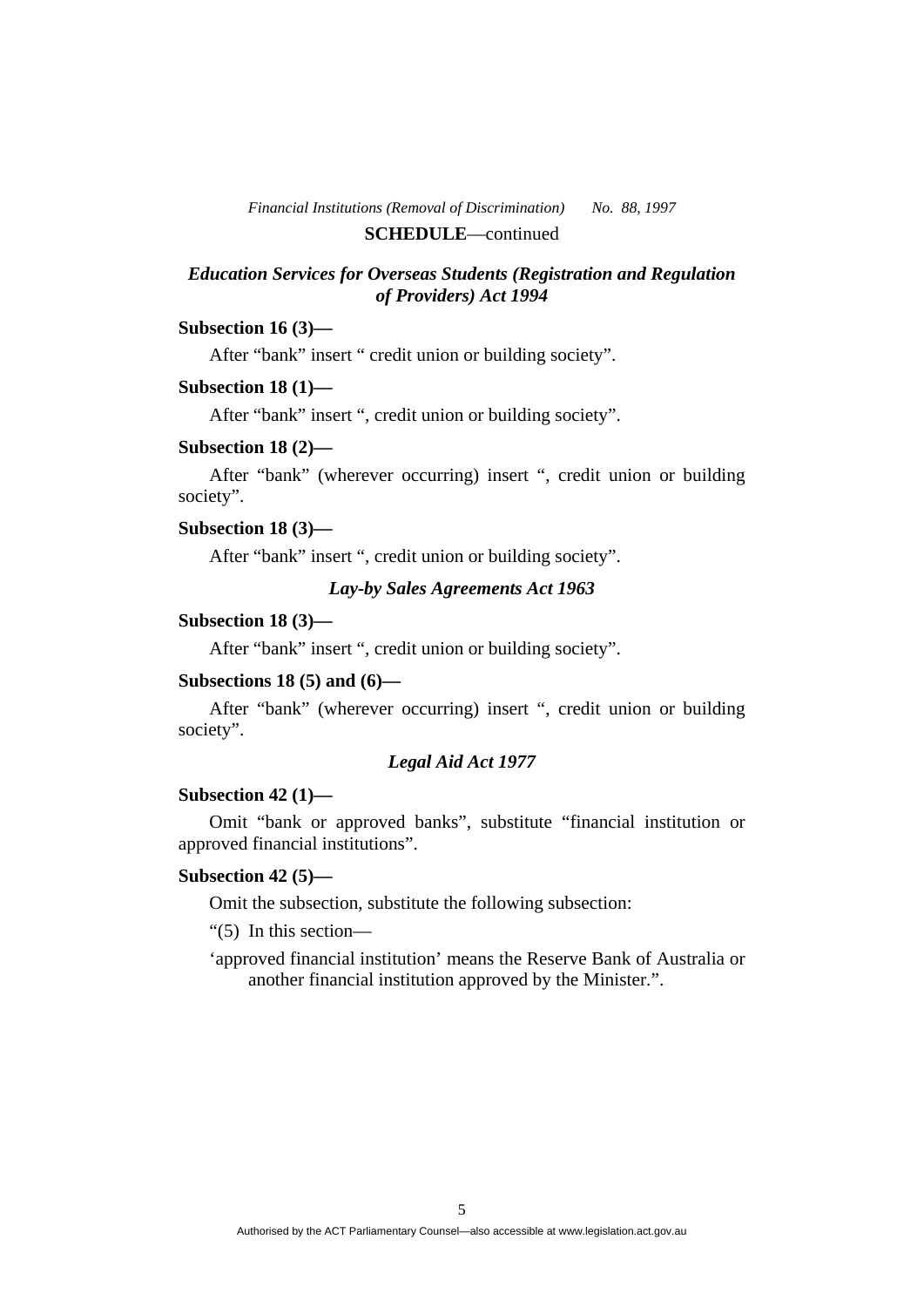## *Legal Practitioners Act 1970*

## **Section 86 (definition of "trust bank account")—**

Omit the definition, substitute the following definition:

" 'trust bank account' means a general trust account at a bank, credit union or building society and includes a special trust account at a bank, credit union or building society;".

## **Subsection 97 (1)—**

After "bank" (first occurring) insert ", credit union or building society".

#### **Subsection 97 (2)—**

After "bank" (first and third occurring) insert ", credit union or building society".

#### **Subsection 97 (3)—**

After "bank" insert ", credit union or building society".

## **Subsection 99 (2)—**

After "bank" (first occurring) insert ", credit union or building society".

## **Paragraph 103 (1) (c)—**

After "bank" (first occurring) insert ", credit union or building society".

#### **Subsection 111 (3)—**

After "bank" (first and second occurring) insert ", credit union or building society".

#### **Subsection 111 (4)—**

After "bank" insert ", credit union or building society".

#### **Subsection 127 (1)—**

After "bank" insert ", credit union or building society".

### **Paragraph 128 (1) (a)—**

After "bank" insert ", credit union or building society".

#### **Subsection 128 (2)—**

After "bank" insert ", credit union or building society".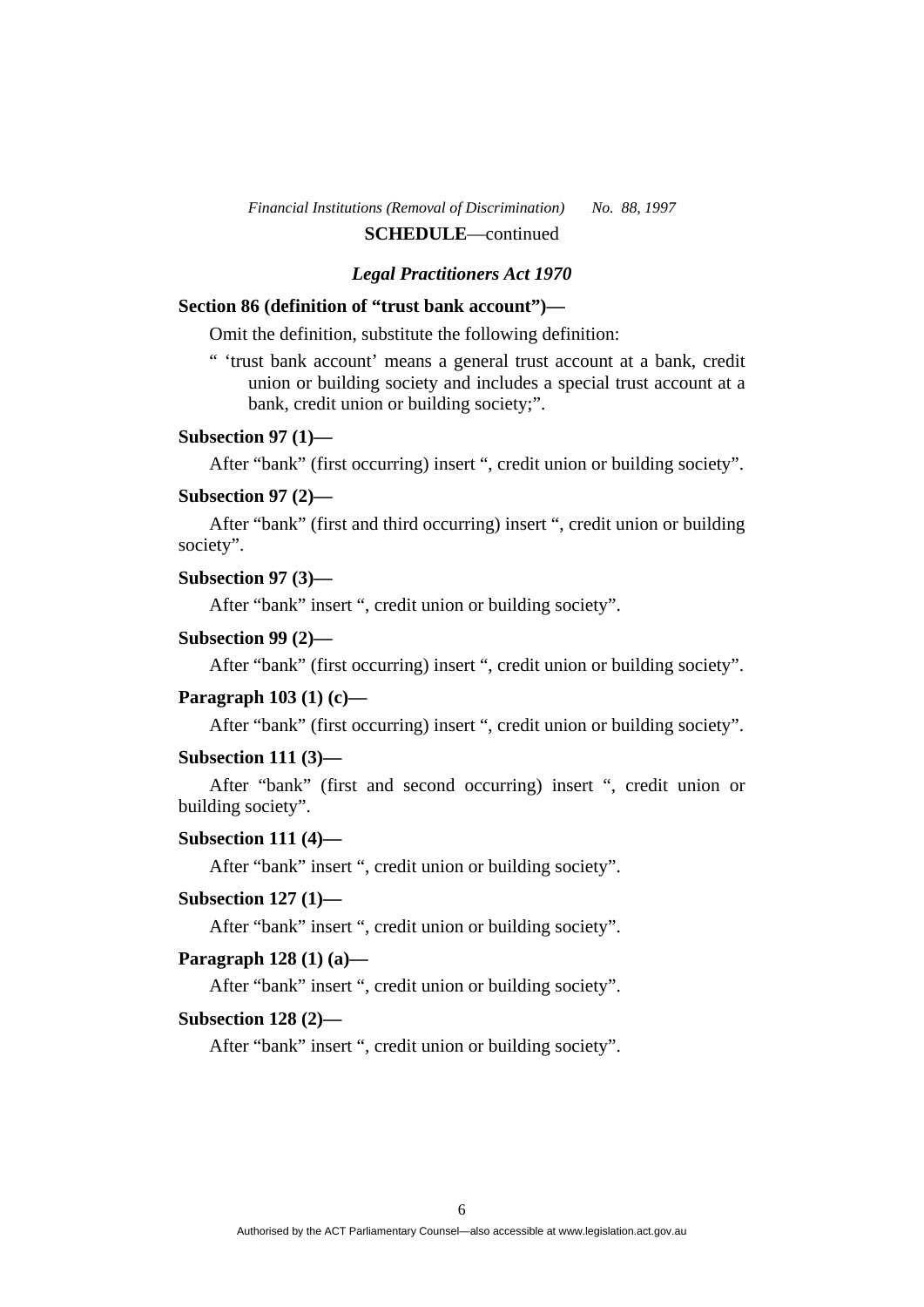## **Subsection 129 (1)—**

After "bank" (first, second and last occurring) insert ", credit union or building society".

#### **Subsection 132 (3)—**

Omit "a bank account maintained by it at a bank", substitute "an account maintained by it at a bank, credit union or building society".

## **Paragraph 151 (1) (a)—**

After "bank" (first occurring) insert ", credit union or building society".

#### **Subsection 151 (2)—**

- **(a)** Omit "a bank account maintained by", substitute "an account maintained at a bank, credit union or building society by".
- **(b)** Omit "bank" (second occurring).

## **Paragraph 151 (2) (a)—**

After "bank" insert ", credit union or building society".

#### **Paragraph 151 (2) (b)—**

Omit "the bank account", substitute "that account".

## *Maintenance Act 1968*

## **Subsection 47 (1)—**

Omit "a bank account", substitute "an account maintained at a bank, credit union or building society".

#### *NRMA—ACT Road Safety Trust Act 1992*

## **Schedule, Part 1.1 (definition of "Authorised Investment", paragraph (d))—**

After paragraph (d) insert the following paragraph:

"(da) deposits with any credit union approved by the Trustees;".

## **Schedule, Heading to clauses 6.28 and 6.29—**

Omit the heading, substitute the following heading:

## "**Banking accounts**".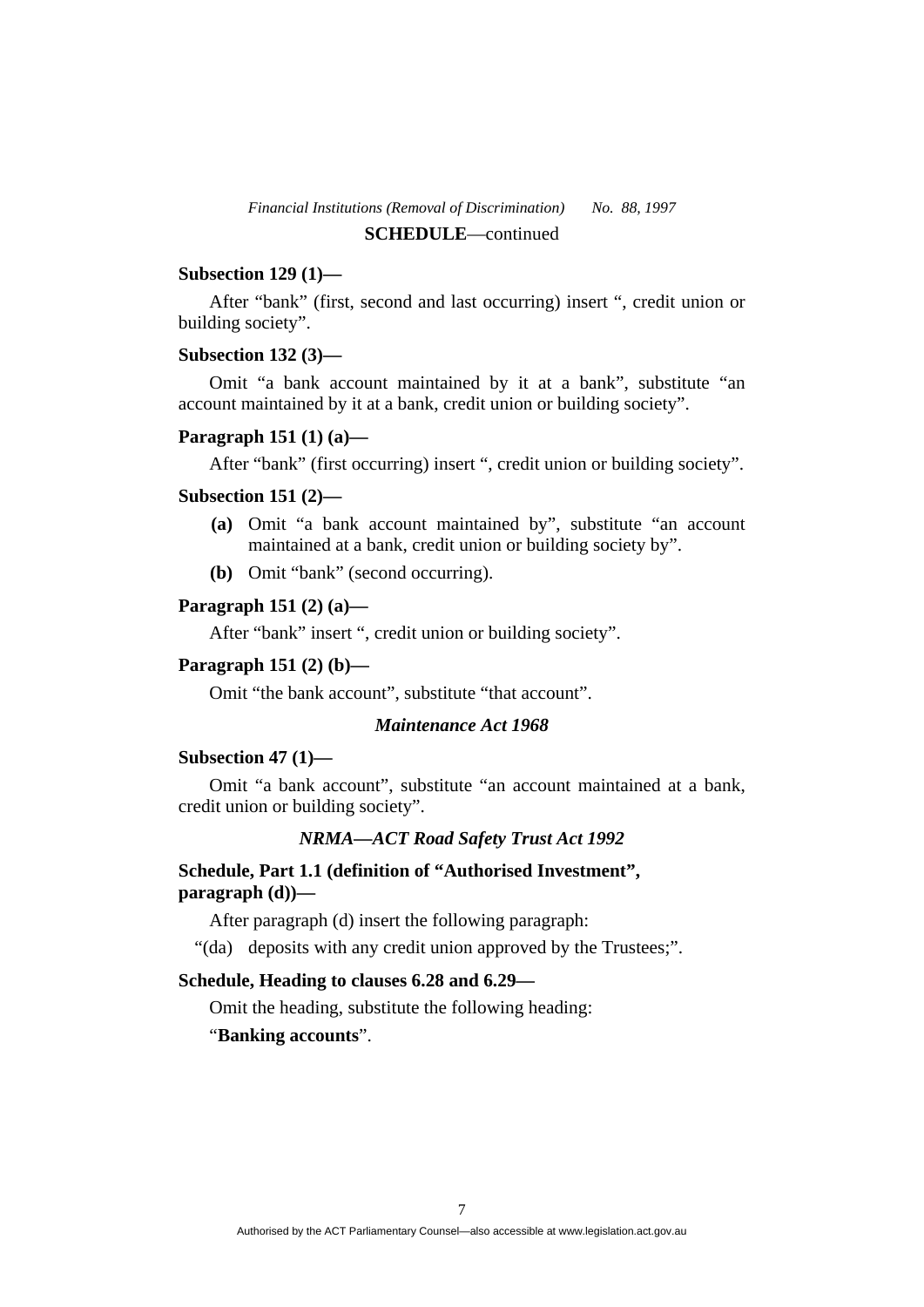## **Schedule, Clause 6.28—**

Omit "bank accounts", substitute "accounts with banks, credit unions or building societies".

## *Sale of Motor Vehicles Act 1977*

#### **Subsection 33 (2)—**

After "bank" insert ", credit union or building society".

#### **Subsection 37 (1)—**

- **(a)** After "bank" (first occurring) insert ", credit union or building society".
- **(b)** Omit "bank" (second occurring).

#### **Subsection 37 (2)—**

After "bank" (wherever occurring) insert ", credit union or building society".

## **Subsection 37 (3)—**

After "bank" insert ", credit union or building society".

#### **Subsection 43 (1)—**

After "bank" insert ", credit union or building society".

## *Truck Act 1900* **(NSW) in its application in the Territory**

## **Section 7—**

After "bank" insert ", credit union or building society".

## *Unit Titles Act 1970*

#### **Subsection 37 (1)—**

Omit "a bank account", substitute "an account at a bank, credit union or building society".

#### *Workers' Compensation Supplementation Fund Act 1980*

#### **Subsection 3 (3)—**

- **(a)** Omit "bank" (first occurring).
- **(b)** Omit "or banks", substitute ", credit union or building society".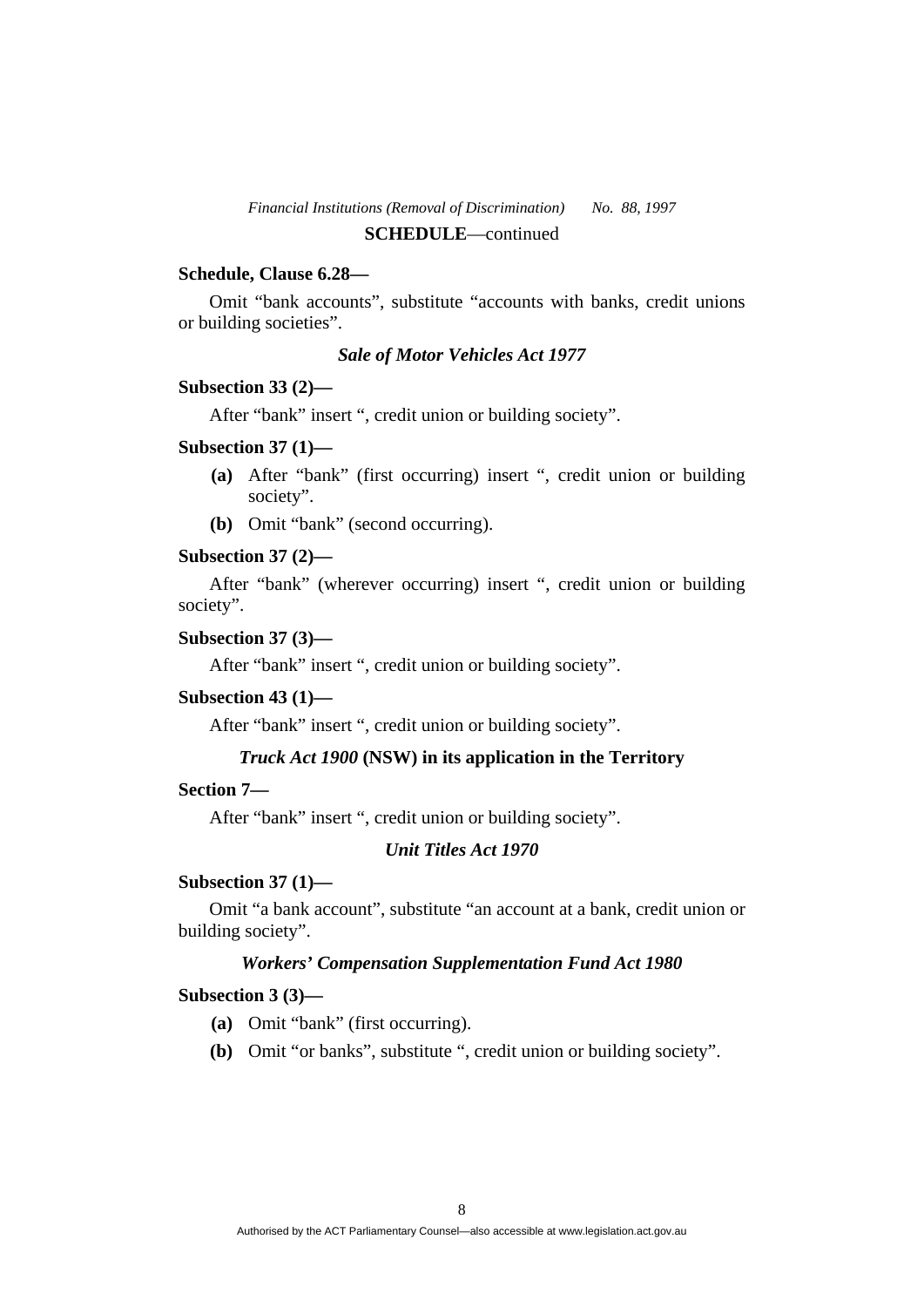**Subsection 3 (4)—**  Omit "bank".